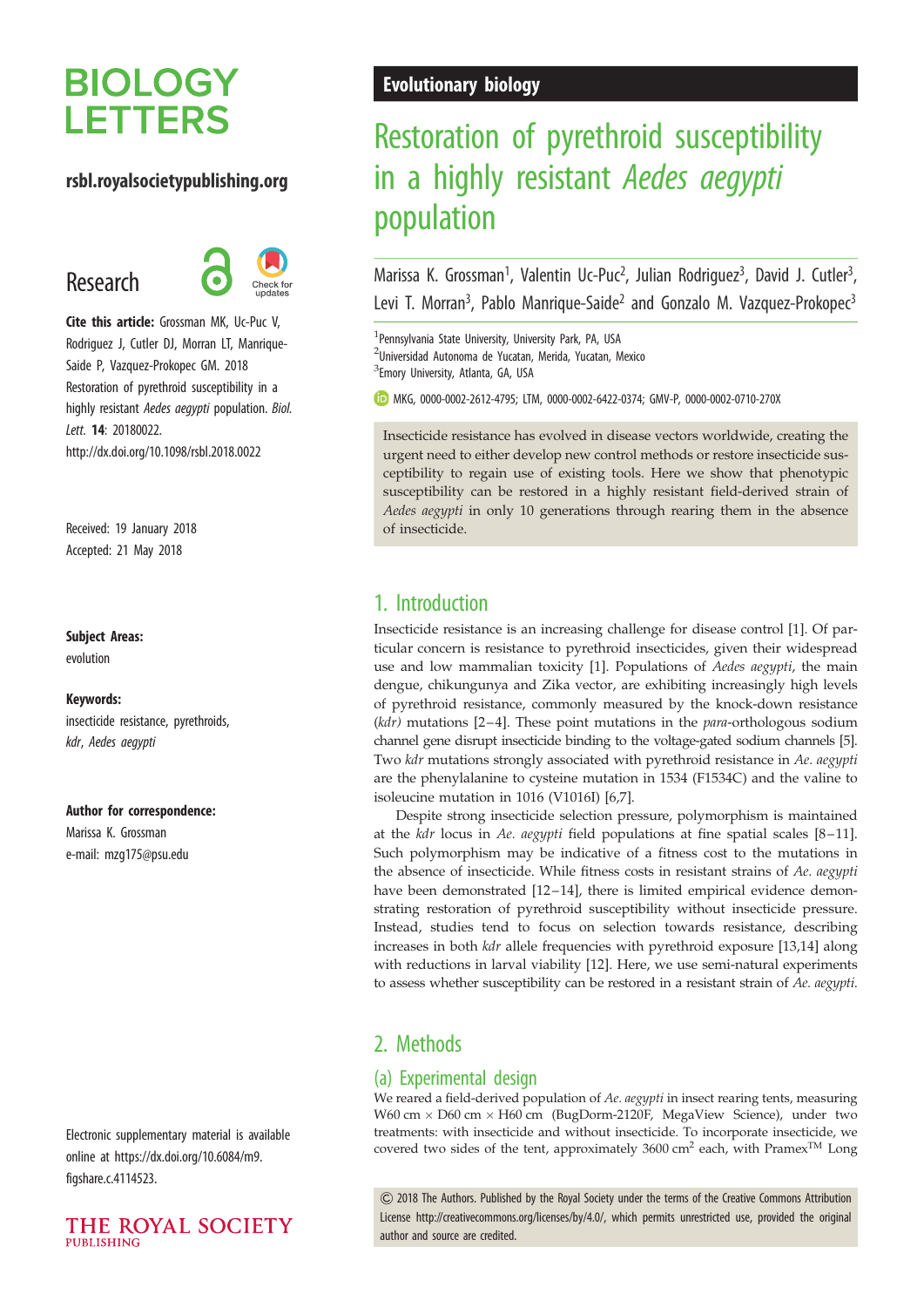2

Lasting Insecticidal Nets (MGK) containing Olyset<sup>TM</sup> Technology with 2% permethrin only. We replicated each treatment five times; all replicates were conducted simultaneously inside an uninhabited room in a typical house in Merida, Mexico to simulate semi-natural conditions.

For each replicate, we placed a 2 l white bucket containing 1 l of domestic water and 500 – 800 eggs into an experimental tent. We fed larvae bovine liver powder (MP Biomedicals) ad libitum to minimize effects of larval competition. A 10% sucrose solution was provided to adults daily. Emerged females were blood-fed once a week for two weeks by a human volunteer who placed his or her arm directly inside the cage. Females were allowed to lay eggs into black oviposition cups and each week eggs were removed from the tent to dry. After two weeks, all remaining eggs and adults were removed from the tent. Eggs were left to dry for one day, and then 500 – 800 were selected at random and placed into a clean 2 l bucket to start the next generation. Surviving adult mosquitoes were euthanized in a  $-20^{\circ}$ C freezer. Fifteen female and 15 male surviving adults from each replicate were selected at random for kdr genotyping. This process was repeated for 10 generations (1 year). After generation 10, eggs from tents with insecticide were placed into tents without insecticide, and vice versa, to reverse selection pressure.

#### (b) Strain characterization

Source Ae. aegypti were F1 from eggs collected in Merida, Mexico. The frequency of I1016 and C1534 alleles in the population was 0.595 and 0.937 respectively, and the population exhibited 13.7% knock-down to permethrin according to CDC bioassay protocols [\[15\]](#page-3-0).

#### (c) Resistance assays

At generations F0 and F10, we conducted CDC bottle bioassays (15) on 100 females per experimental replicate (four bottle replicates of 25 mosquitoes) to test for phenotypic resistance to technical grade permethrin at 15  $\mu$ g ml<sup>-1</sup>. A susceptible reference strain (Cienega de Flores) and an acetone-coated bottle were used as controls. The proportion of mosquitoes knocked-down at 30 min was recorded, and a Welch two-sample t-test (used for unequal variance between groups) assessed the difference in knock-down proportions between treatments. Allele-specific realtime PCR determined the kdr genotypes for generations 1, 3, 7 and 10 following protocols outlined in Saavedra-Rodriguez et al. [[7\]](#page-3-0) for F1534C and Yanola et al. [\[16](#page-3-0)] for V1016I.

### (d) Analysis

These mutations are close on the chromosome, approximately 44.5 kb apart [[17](#page-3-0)], so we calculated linkage disequilibrium at each generation and for each replicate (see electronic supplementary material for equations) [\[18\]](#page-3-0). Using the maximum-likelihood estimation of linkage disequilibrium, D, we estimated haplotype frequencies for each generation and each replicate. To calculate fitness of each haplotype, we aggregated all replicates from each generation to increase sample size and calculated overall haplotype frequency. In the insecticide treatment, the fitness of each haplotype was calculated as the average haplotype frequency with insecticide divided by the average haplotype frequency without insecticide. We estimated the fitness of each haplotype without insecticide by dividing the average haplotype frequency at generation F10 by the average haplotype frequency at generation F1 without insecticide. Relative fitness was calculated by normalizing each haplotype to the haplotype with the highest fitness in the treatment, which assumes that the haplotype with the highest frequency carries the highest fitness.



Figure 1. Phenotypic resistance. The proportion knocked-down at the diagnostic time of 30 min for the initial population (F0) and the two treatments at F10.

## 3. Results

## (a) Phenotypic resistance

The mean proportion of knocked-down mosquitoes in the initial population (F0) was  $0.14 \pm 0.13$ , remaining unchanged over the course of 10 generations with insecticide exposure, ending with a knock-down proportion of  $0.12 \pm 0.17$ (figure 1). However, the treatment without insecticide was 5.8 times more susceptible, displaying a knock-down proportion of  $0.70 \pm 0.14$  (Welch *t*-test;  $t = -5.72$ , d.f. = 7.6, p-value  $\leq$  0.001). Additionally, 100% mortality was observed in F11 adults originating from no-insecticide treatments when placed into insecticide treatments; adults from F11 originating from insecticide treatments survived when placed into non-insecticide tents.

### (b) kdr haplotype frequencies

The frequency of the wild-type haplotype, F1534/V1016, remained low and constant across 10 generations in the insecticide treatment [\(figure 2](#page-2-0)). However, without insecticide, the frequency increased from  $0.07 \pm 0.04$  to  $0.12 \pm 0.03$  ( $\chi^2 = 3.4$ ,  $p = 0.064$ ). The F1534/I1016 haplotype was rare, remaining at a frequency close to zero for both treatments  $(0.007 \pm 0.003$ without insecticide and  $0.001 \pm 0.001$  with insecticide). C1534/V1016 was significantly lower with insecticide than without in both F1 ( $\chi^2$  = 20.4, p < 0.001) and F10 ( $\chi^2$  = 17.8,  $p < 0.001$ ), and also significantly decreased from an initial frequency of  $0.34 \pm 0.05$  to  $0.14 \pm 0.10$  in F10 ( $\chi^2 = 32.1$ ,  $p < 0.001$ ). The frequency of the double-mutant haplotype, C1534/I1016, was significantly higher with insecticide than without (at F10:  $\chi^2$  = 41.8, p < 0.001), and also significantly increased over time in the insecticide treatment ([figure 2](#page-2-0);  $\chi^2$  = 37.0, p < 0.001). Fitness for each haplotype is shown in [table 1](#page-2-0).

## 4. Discussion

We found a significant shift towards phenotypic susceptibility in populations without insecticide pressure. While populations did not meet the criterion for susceptibility defined by the World Health Organization, which is less than 90% knock-down [\[19](#page-3-0)], the significant loss of resistance in only 10 generations suggests that a longer duration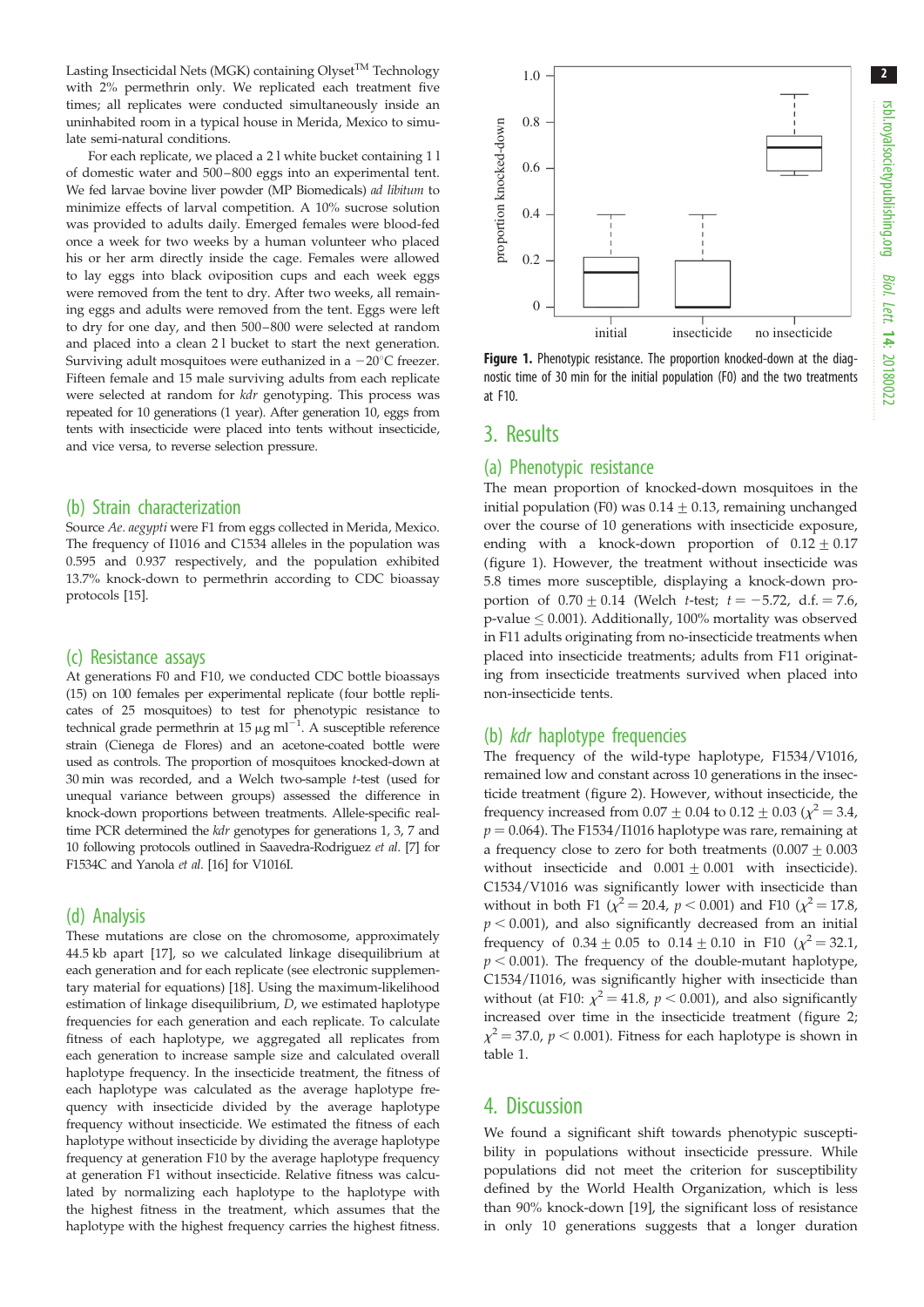<span id="page-2-0"></span>

Figure 2.  $(a-d)$  Estimated haplotype frequencies over time in both the insecticide and non-insecticide treatments. Dotted lines next to the y-axis indicate initial frequencies. Sample sizes for the non-insecticide treatment are as follows: 141 for F1 and F3, 139 for F7, and 146 for F10; sample sizes for the insecticide treatment are: 105 for F1, 129 for F3, 148 for F7, and 167 for F10. (Online version in colour.)

Table 1. Fitness of each haplotype for both treatments. The estimated frequency of F1534/1016 was approximately zero, and therefore we cannot estimate its fitness. Relative fitness was calculated by normalizing each haplotype to the haplotype with the highest fitness in the treatment.

|  | F1534/V1016 | F1534/I1016 |      | C <sub>1534</sub> /11016 |
|--|-------------|-------------|------|--------------------------|
|  |             | пата<br>no  |      | $1.4^{\circ}$            |
|  |             |             |      |                          |
|  |             | пата<br>no  |      | ).98                     |
|  |             |             | ነ 4۶ |                          |

without insecticide could drive populations below the susceptibility threshold. Despite a reduction in phenotypic susceptibility, the double-mutant haplotype (C1534/I1016) did not change significantly over time without insecticide. This begs the question: how do kdr mutations contribute to shaping phenotypic pyrethroid resistance and what other loci are responsible?

Both the I1016 and C1534 kdr mutations are well established in the literature as significantly associated with pyrethroid resistance [\[6,7](#page-3-0),[16,20,21](#page-3-0)], yet kdr is not the only genetic mechanism underlying resistance. Saavedra-Rodriguez et al. [\[22](#page-3-0)] found that while I1016 was the largest contributor to variance in kdr phenotype (approx. 58.6%), loci involved with metabolic detoxification of insecticide were also responsible. Additionally, an overexpression of mixed-function oxidases has been associated with deltamethrin-selected Ae. aegypti [\[14](#page-3-0)] and an upregulation of cytochrome  $P_{450}$  genes in permethrin-selected strains [\[23](#page-3-0)]. The lack of a strong association between kdr alleles and phenotypic resistance in our data suggests that metabolic resistance may be driving phenotype in our populations.

The relative fitness estimates of the haplotypes with and without insecticide give insight into the individual allele fitness, providing evidence of a fitness cost to C1534. Without insecticide, the wild-type haplotype, F1534/V1016, had the highest fitness. The C1534/V1016 haplotype, however, only had a fitness of one-half that of the wild-type haplotype, indicating a cost to C1534. Additionally, the absence of the F1534/I1016 haplotype indicates that either (1) I1016 is costly, or (2) the mutations are sequential in nature, with I1016 occurring only after the presence of C1534. Vera-Maloof et al. [[24](#page-3-0)] also found a near absence of the F1534/ I1016 haplotype in a linkage disequilibrium analysis of kdr mutations in field-caught Mexican Ae. aegypti, and similarly concluded that the mutations are likely evolved sequentially.

Overall, our results give compelling evidence of a fitness cost to the C1534 mutation and show that susceptibility can be restored in a highly permethrin-resistant Ae. aegypti population in the absence of insecticide. Only two other studies have evaluated the loss of pyrethroid resistance in Ae. aegypti. Both found a change after 15 generations: one quantified a decrease in I1016 frequency from 0.75 to 0.20 [\[13\]](#page-3-0), yet did not evaluate phenotype, and the other found that the phenotype of a formerly permethrin-resistant population approached that of the susceptible strain [\[25\]](#page-4-0). It is important to note that kdr mutations are recessive to wild-type alleles, conferring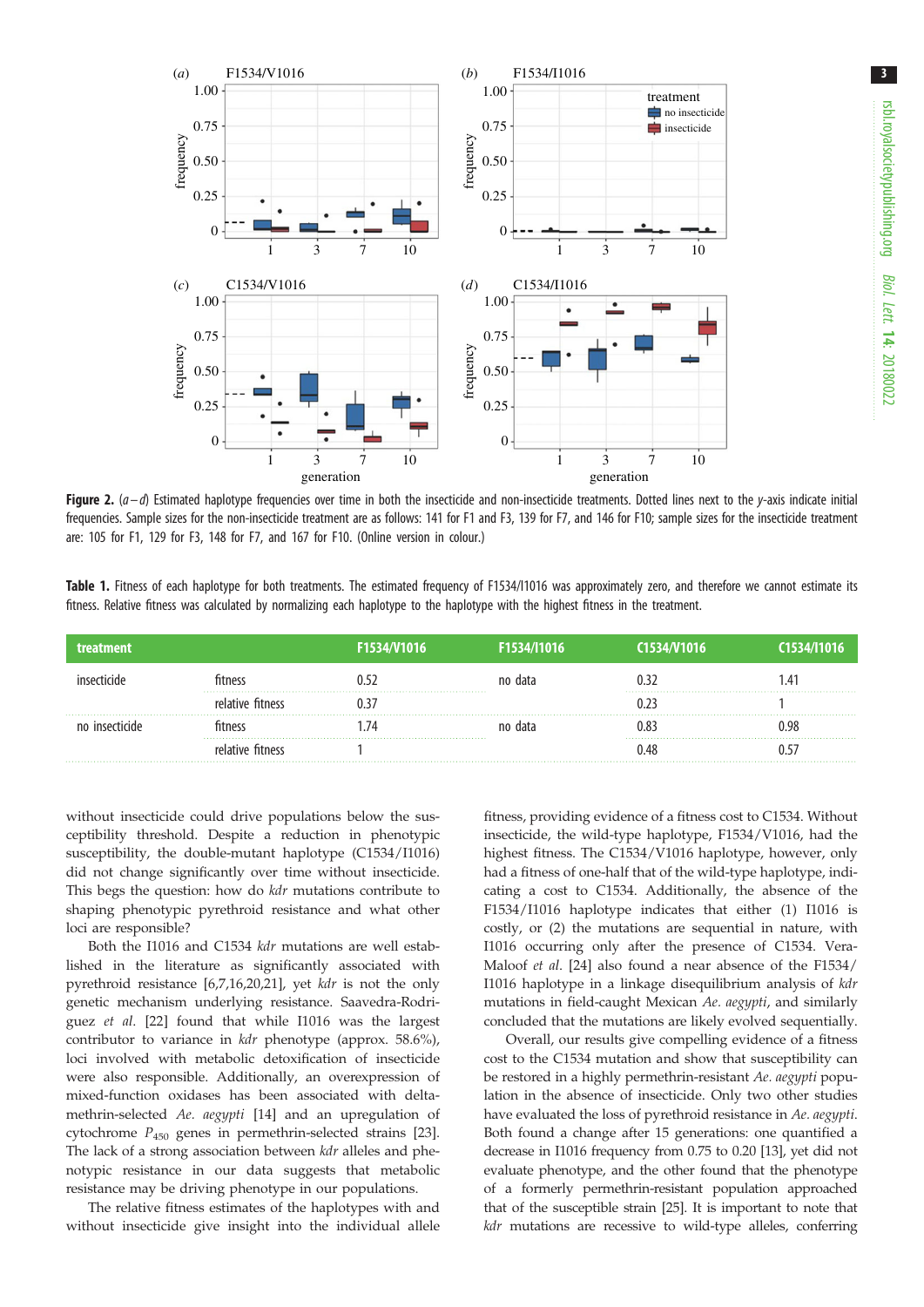4

<span id="page-3-0"></span>resistance in the homozygous state [1]. Even when resistance is lost, kdr mutations may still be present in heterozygotes and could be selected for given a subsequent increase in insecticide pressure.

Future studies should evaluate the loss of resistance in field populations, as they are subject to ecological forces such as density-dependent competition [\[26](#page-4-0)] and environmental variation [[27\]](#page-4-0) that may modify the strength of selection for resistance mutations. Even though this study was conducted under laboratory conditions, the results support a vector control strategy that rotates chemicals in time and/or space, providing areas where resistant populations can revert to susceptibility while still using effective chemicals to suppress overall population abundance [[28](#page-4-0)].

Ethics. Experimental protocols were approved by Emory University's ethics committee under protocol ID IRB00082848 and by the Comisión Estatal de Bioetica de Yucatán. Informed consent was provided by human volunteers who were involved in mosquito blood-feeding.

Data accessibility. Data are publically available in the Dryad Digital Repository: ([http://dx.doi.org/10.5061/dryad.33n9p\)](http://dx.doi.org/10.5061/dryad.33n9p). [[29\]](#page-4-0)

Authors' contributions. M.K.G., G.M.V.-P., P.M.-S. and L.T.M. designed the experiment; M.K.G., V.U.-P. and J.R. performed experiments; M.K.G. and D.J.C. conducted data analysis; M.K.G. and G.M.V.-P. wrote the manuscript; all authors edited and revised the manuscript. All authors gave final approval for publication and agree to be held accountable for all aspects of the work performed.

Competing interests. We declare we have no competing interests.

Funding. This project was funded by grants from the National Science Foundation (NSF/DEB/DDIG no. 1601520) and Mexico's CONACYT (Project no. 255141).

Acknowledgements. We thank the entire team at Unidad Collaborativa para Bioensayos Entomologicos at Universidad Autonoma de Yucatan for collecting Ae. aegypti eggs from the field, and Parker Cleveland for his assistance in colony maintenance.

# **References**

- 1. Hemingway J, Ranson H. 2000 Insecticide resistance in insect vectors of human disease. Annu. Rev. Entomol. 45, 371 – 391. ([doi:10.1146/annurev.ento.](http://dx.doi.org/10.1146/annurev.ento.45.1.371) [45.1.371\)](http://dx.doi.org/10.1146/annurev.ento.45.1.371)
- 2. Kawada H, Oo SZM, Thaung S, Kawashima E, Maung YNM, Thu HM, Thant KZ, Minakawa N. 2014 Cooccurrence of point mutations in the voltage-gated sodium channel of pyrethroid-resistant Aedes aegypti populations in Myanmar. PLoS Negl. Trop. Dis. 8, 3– 10. ([doi:10.1371/journal.pntd.0003032](http://dx.doi.org/10.1371/journal.pntd.0003032))
- 3. Plernsub S, Saingamsook J, Yanola J, Lumjuan N, Tippawangkosol P, Walton C, Somboon P. 2016 Temporal frequency of knockdown resistance mutations, F1534C and V1016G, in Aedes aegypti in Chiang Mai city, Thailand and the impact of the mutations on the efficiency of thermal fogging spray with pyrethroids. Acta Trop.  $162$ ,  $125 - 132$ . [\(doi:10.1016/j.actatropica.2016.06.019](http://dx.doi.org/10.1016/j.actatropica.2016.06.019))
- 4. Linss JGB, Brito LP, Garcia GA, Araki AS, Bruno RV, Lima JBP, Valle D, Martins AJ. 2014 Distribution and dissemination of the Val1016Ile and Phe1534Cys kdr mutations in Aedes aegypti Brazilian natural populations. Parasite Vector 7, 1– 11. ([doi:10.1186/](http://dx.doi.org/10.1186/1756-3305-7-25) [1756-3305-7-25\)](http://dx.doi.org/10.1186/1756-3305-7-25)
- 5. Soderlund DM, Knipple DC. 2003 The molecular biology of knockdown resistance to pyrethroid insecticides. Insect Biochem. Mol. Biol. 33, 563 – 577. ([doi:10.1016/s0965-](http://dx.doi.org/10.1016/s0965-1748(03)00023-7) [1748\(03\)00023-7\)](http://dx.doi.org/10.1016/s0965-1748(03)00023-7)
- 6. Vontas J, Kioulos E, Pavlidi N, Morou E, Della Torre A, Ranson H. 2012 Insecticide resistance in the major dengue vectors Aedes albopictus and Aedes aegypti. Pestic. Biochem. Physiol. 104, 126 - 131. [\(doi:10.1016/j.pestbp.2012.05.008](http://dx.doi.org/10.1016/j.pestbp.2012.05.008))
- 7. Saavedra-Rodriguez K et al. 2007 A mutation in the voltage-gated sodium channel gene associated with pyrethroid resistance in Latin American Aedes aegypti. Insect Mol. Biol. 16, 785– 798. [\(doi:10.](http://dx.doi.org/10.1111/j.1365-2583.2007.00774.x) [1111/j.1365-2583.2007.00774.x](http://dx.doi.org/10.1111/j.1365-2583.2007.00774.x))
- 8. Garcia GP et al. 2009 Recent rapid rise of a permethrin knock down resistance allele in Aedes

aegypti in Mexico. PLoS Negl. Trop. Dis. 3, e531. [\(doi:10.1371/journal.pntd.0000531\)](http://dx.doi.org/10.1371/journal.pntd.0000531)

- 9. Saavedra-Rodriguez K et al. 2015 Local evolution of pyrethroid resistance offsets gene flow among Aedes aegypti collections in Yucatan State, Mexico. Am. J. Trop. Med. Hyg. 92, 201 – 209. [\(doi:10.4269/](http://dx.doi.org/10.4269/ajtmh.14-0277) [ajtmh.14-0277](http://dx.doi.org/10.4269/ajtmh.14-0277))
- 10. Marcombe S et al. 2012 Insecticide resistance in the dengue vector Aedes aegypti from Martinique: distribution, mechanisms and relations with environmental factors. PLoS ONE 7, e30989. [\(doi:10.](http://dx.doi.org/10.1371/journal.pone.0030989) [1371/journal.pone.0030989\)](http://dx.doi.org/10.1371/journal.pone.0030989)
- 11. Deming R et al. 2016 Spatial variation of insecticide resistance in the dengue vector Aedes aegypti presents unique vector control challenges. Parasite Vector 9, 67. ([doi:10.1186/s13071-016-1346-3\)](http://dx.doi.org/10.1186/s13071-016-1346-3)
- 12. Martins AJ, Ribeiro CD, Bellinato DF, Peixoto AA, Valle D, Lima JB. 2012 Effect of insecticide resistance on development, longevity and reproduction of field or laboratory selected Aedes aegypti populations. PLoS ONE 7, e31889. ([doi:10.](http://dx.doi.org/10.1371/journal.pone.0031889) [1371/journal.pone.0031889\)](http://dx.doi.org/10.1371/journal.pone.0031889)
- 13. Brito LP, Linss JG, Lima-Camara TN, Belinato TA, Peixoto AA, Lima JB, Valle D, Martins AJ. 2013 Assessing the effects of Aedes aegypti kdr mutations on pyrethroid resistance and its fitness cost. PLoS ONE 8, e60878. ([doi:10.1371/journal.pone.](http://dx.doi.org/10.1371/journal.pone.0060878) [0060878\)](http://dx.doi.org/10.1371/journal.pone.0060878)
- 14. Alvarez-Gonzalez LC et al. 2017 Assessing the effect of selection with deltamethrin on biological parameters and detoxifying enzymes in Aedes aegypti (L.). Pest Manag. Sci. **73**, 2287 - 2293. [\(doi:10.1002/ps.4609\)](http://dx.doi.org/10.1002/ps.4609)
- 15. Centers for Disease Control and Prevention. In press. Guideline for evaluating insecticide resistance in vectors using the CDC bottle bioassay. Atlanta, GA: CDC. [https://www.cdc.gov/malaria/resources/pdf/](https://www.cdc.gov/malaria/resources/pdf/fsp/ir_manual/ir_cdc_bioassay_en.pdf) [fsp/ir\\_manual/ir\\_cdc\\_bioassay\\_en.pdf](https://www.cdc.gov/malaria/resources/pdf/fsp/ir_manual/ir_cdc_bioassay_en.pdf).
- 16. Yanola J, Somboon P, Walton C, Nachaiwieng W, Somwang P, Prapanthadara LA. 2011 Highthroughput assays for detection of the F1534C

mutation in the voltage-gated sodium channel gene in permethrin-resistant Aedes aegypti and the distribution of this mutation throughout Thailand. Trop. Med. Int. Health 16, 501 – 509. ([doi:10.1111/j.](http://dx.doi.org/10.1111/j.1365-3156.2011.02725.x) [1365-3156.2011.02725.x\)](http://dx.doi.org/10.1111/j.1365-3156.2011.02725.x)

- 17. Matthews BJ et al. 2017 Improved Aedes aegypti mosquito reference genome assembly enables biological discovery and vector control. bioRxiv.
- 18. Weir B. 1996 Genetic data analysis II: methods for discrete population genetic data. Sunderland, MA: Sinauer Associates.
- 19. World Health Organization Global Malaria Programme. 2016 Test procedures for insecticide resistance monitoring in malaria vector mosquitoes, 2nd edn. Geneva, Switzerland: World Health Organization.
- 20. Donnelly MJ, Corbel V, Weetman D, Wilding CS, Williamson MS, Black IV WC. 2009 Does kdr genotype predict insecticide-resistance phenotype in mosquitoes? Trends Parasitol. 25, 213-219. ([doi:10.1016/j.pt.2009.02.007](http://dx.doi.org/10.1016/j.pt.2009.02.007))
- 21. Dong K, Du Y, Rinkevich F, Nomura Y, Xu P, Wang L, Silver K, Zhorov BS. 2014 Molecular biology of insect sodium channels and pyrethroid resistance. Insect Biochem. Mol. Biol. 50, 1– 17. ([doi:10.1016/j.ibmb.](http://dx.doi.org/10.1016/j.ibmb.2014.03.012) [2014.03.012](http://dx.doi.org/10.1016/j.ibmb.2014.03.012))
- 22. Saavedra-Rodriguez K, Strode C, Suarez AF, Salas IF, Ranson H, Hemingway J, Black WC. 2008 Quantitative trait loci mapping of genome regions controlling permethrin resistance in the mosquito Aedes aegypti. Genetics 180, 1137 – 1152. [\(doi:10.](http://dx.doi.org/10.1534/genetics.108.087924) [1534/genetics.108.087924\)](http://dx.doi.org/10.1534/genetics.108.087924)
- 23. Saavedra-Rodriguez K, Suarez AF, Salas IF, Strode C, Ranson H, Hemingway J, Black IV WC. 2012 Transcription of detoxification genes after permethrin selection in the mosquito Aedes aegypti. Insect Mol. Biol. 21, 61– 77. ([doi:10.1111/j.1365-](http://dx.doi.org/10.1111/j.1365-2583.2011.01113.x) [2583.2011.01113.x\)](http://dx.doi.org/10.1111/j.1365-2583.2011.01113.x)
- 24. Vera-Maloof FZ, Saavedra-Rodriguez K, Elizondo-Quiroga AE, Lozano-Fuentes S, Black IV WC. 2015 Coevolution of the Ile1,016 and Cys1,534